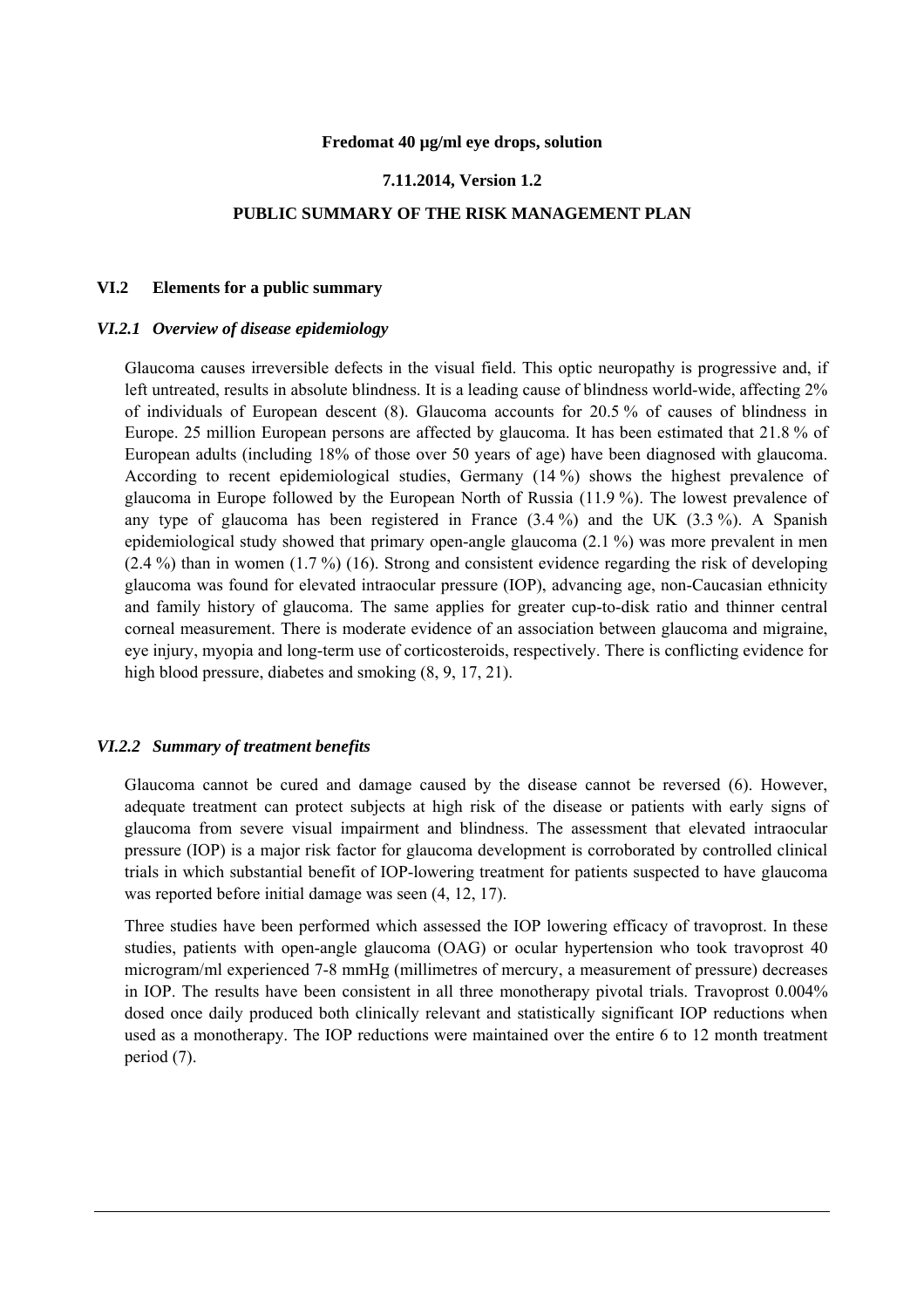## *VI.2.3 Unknowns relating to treatment benefits*

The safety and efficacy in inflammatory ocular conditions, in neovascular, angle-closure, narrowangle or congenital glaucoma have not been studied. The safety and efficacy in paediatric patients has not yet been established.

## *VI.2.4 Summary of safety concerns*

## **Important identified risks**

| <b>Risk</b>                                                                                                | What is known                                                                                                                                                                                                                                                                                                                                                                                                                                                                                                                       | Preventability                                                                                                                                                                                                                                                                                                                                                                                                                                                                                                             |
|------------------------------------------------------------------------------------------------------------|-------------------------------------------------------------------------------------------------------------------------------------------------------------------------------------------------------------------------------------------------------------------------------------------------------------------------------------------------------------------------------------------------------------------------------------------------------------------------------------------------------------------------------------|----------------------------------------------------------------------------------------------------------------------------------------------------------------------------------------------------------------------------------------------------------------------------------------------------------------------------------------------------------------------------------------------------------------------------------------------------------------------------------------------------------------------------|
| Build-up of fluid in the area of<br>the retina that is responsible for<br>sharp vision<br>(Macular oedema) | Build-up of fluid in the area of the<br>retina that is responsible for sharp<br>vision has been reported in patients<br>using travoprost. Nine cases have<br>been reported for the reference<br>product Travatan <sup>®</sup> . Considering the<br>number of cases reported and the fact<br>that macular oedema had also been<br>reported with other drugs of the same<br>therapeutic class, the Committee for<br>Medicinal Products for Human Use<br>(CHMP) requested this reaction to be<br>added to section 4.8 of the SmPC (7). | Yes, by avoiding use of<br>travoprost in patients who have<br>undergone cataract surgery or<br>other ocular surgery as well as<br>patients with other risk factors<br>for macular oedema, such as<br>ocular (eye) inflammations,<br>diabetes or hypertension (high<br>blood pressure). If travoprost is<br>used in such patients, patients<br>should check their vision<br>frequently and promptly report<br>any change. In case of macular<br>oedema, the medicine should<br>not be used again, to prevent<br>recurrence. |
| Darkening of eye colour or of<br>skin around the eye<br>(Hyperpigmentation)                                | Iris darkening (frequency $\geq$ 1/10) and<br>skin darkening around the eyes<br>(frequency $>1/100$ to $<1/10$ ) have<br>been reported with travoprost. They<br>do not pose a known threat to vision<br>or health. Skin changes seem to be<br>reversible after discontinuation of the<br>medicine.<br>However, iris darkening is often<br>irreversible.                                                                                                                                                                             | The risk of iris darkening<br>appears to depend on eye<br>colour before treatment.<br>Patients with non-<br>homogenously blue, grey or<br>hazel irises show greater<br>changes. Caution should be<br>exercised when treating<br>glaucoma only in one eye with<br>prostaglandin analogues (class<br>of medicines to which<br>travoprost belongs).                                                                                                                                                                           |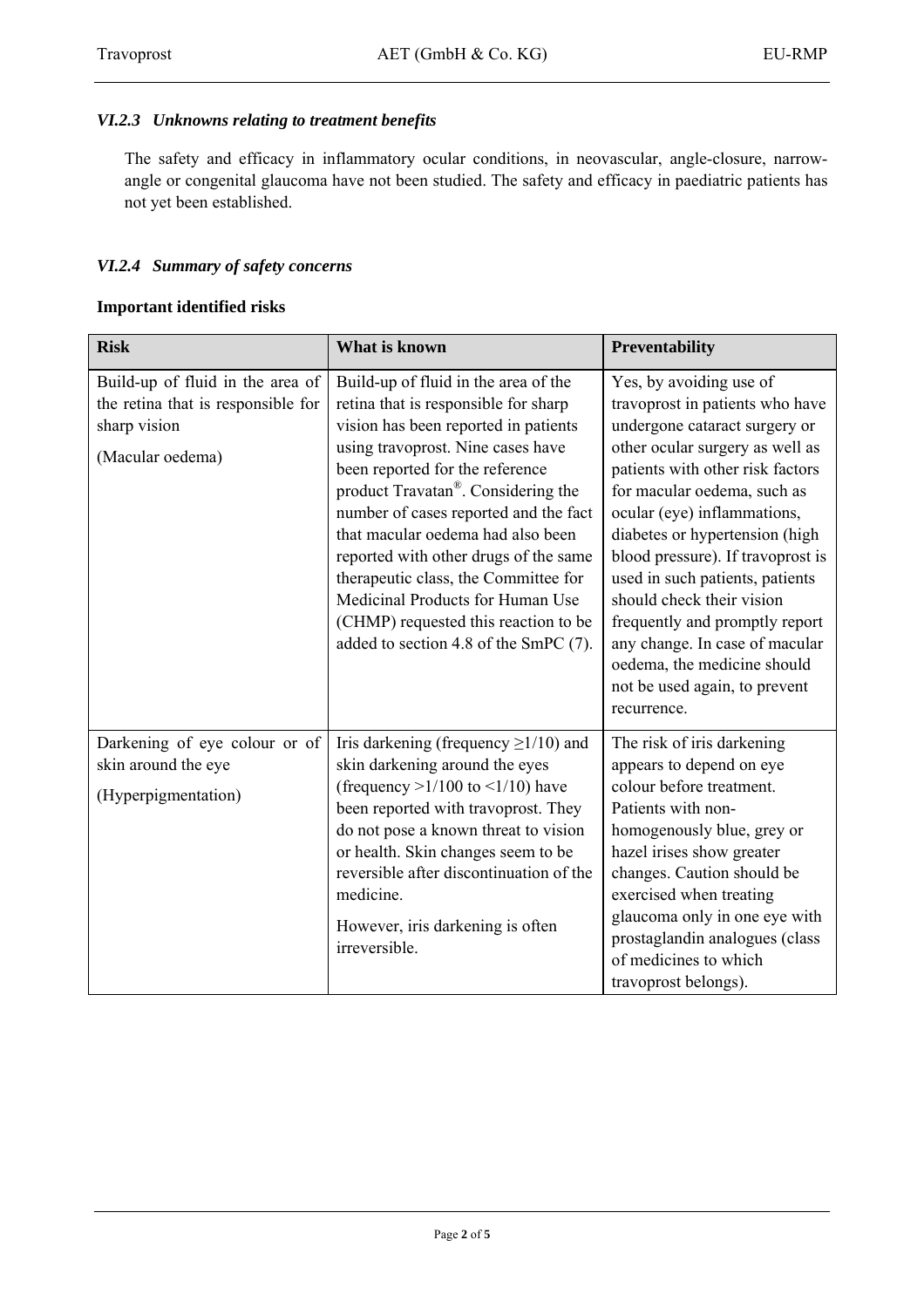| <b>Risk</b>                                                                   | What is known                                                                                                                                                                                                                                                                                                                  | Preventability                                                                                                                                                                                                                                                               |
|-------------------------------------------------------------------------------|--------------------------------------------------------------------------------------------------------------------------------------------------------------------------------------------------------------------------------------------------------------------------------------------------------------------------------|------------------------------------------------------------------------------------------------------------------------------------------------------------------------------------------------------------------------------------------------------------------------------|
| Excessive growth of hair<br>(Hypertrichosis)                                  | Excessive growth of hair is<br>considered as a non-serious and mild<br>effect associated with the use of<br>prostaglandin analogues.                                                                                                                                                                                           | Termination of prostaglandin<br>analogue treatment may<br>reverse this effect but<br>conclusive evidence has not<br>been obtained. Patients who<br>have abnormally positioned<br>eyelashes that grow back<br>toward the eye should be<br>monitored for this<br>complication. |
| Inflammation of certain parts of<br>the eye<br>(Iris and uveal inflammations) | Symptomatic iritis (inflammation of<br>the iris) appears to be an uncommon<br>adverse event associated with all<br>prostaglandin analogues. Its course is<br>generally mild and the inflammation<br>resolves upon discontinuation of the<br>medicine with or without anti-<br>inflammatory therapy                             | Yes, by using travoprost with<br>caution in patients with a<br>history of iritis, or with risk<br>factors for iritis. Reinitiating<br>therapy after an episode of<br>iritis may not be advisable.                                                                            |
| Risk for the heart and blood<br>vessels<br>(Cardiac and vascular disorders)   | Cardiovascular disorders such as<br>angina pectoris (pains to the chest,<br>jaw and back), bradycardia (slow<br>heart rate), chest pain, hypertension<br>and hypotension (high or low blood<br>pressure) have been reported in<br>association with travoprost<br>administration although they are<br>considered very uncommon. | Yes, by avoiding use of<br>travoprost in patients with pre-<br>existing cardiovascular<br>disorders.                                                                                                                                                                         |
| Risks for the airways<br>(Respiratory disorders)                              | Respiratory disorders such as<br>dyspnoea (difficulty breathing),<br>asthma and worsening of asthma<br>have been associated with the use of<br>prostaglandin analogues. These and<br>other respiratory symptoms have<br>been reported with the use of<br>travoprost.                                                           | Yes, by avoiding use of<br>travoprost in patients with pre-<br>existing respiratory disorders.                                                                                                                                                                               |
| Allergy<br>(Hypersensitivity)                                                 | Allergy induced by topical glaucoma<br>treatment is primarily seen in the<br>conjunctiva and around the eye.<br>Serious allergic reactions to<br>travoprost are rare.                                                                                                                                                          | Yes, by avoiding use of<br>travoprost in patients with<br>hypersensitivity to travoprost<br>or to any of the excipients, or<br>with a tendency to develop<br>allergies and asthma. Also by<br>monitoring for early<br>symptoms.                                              |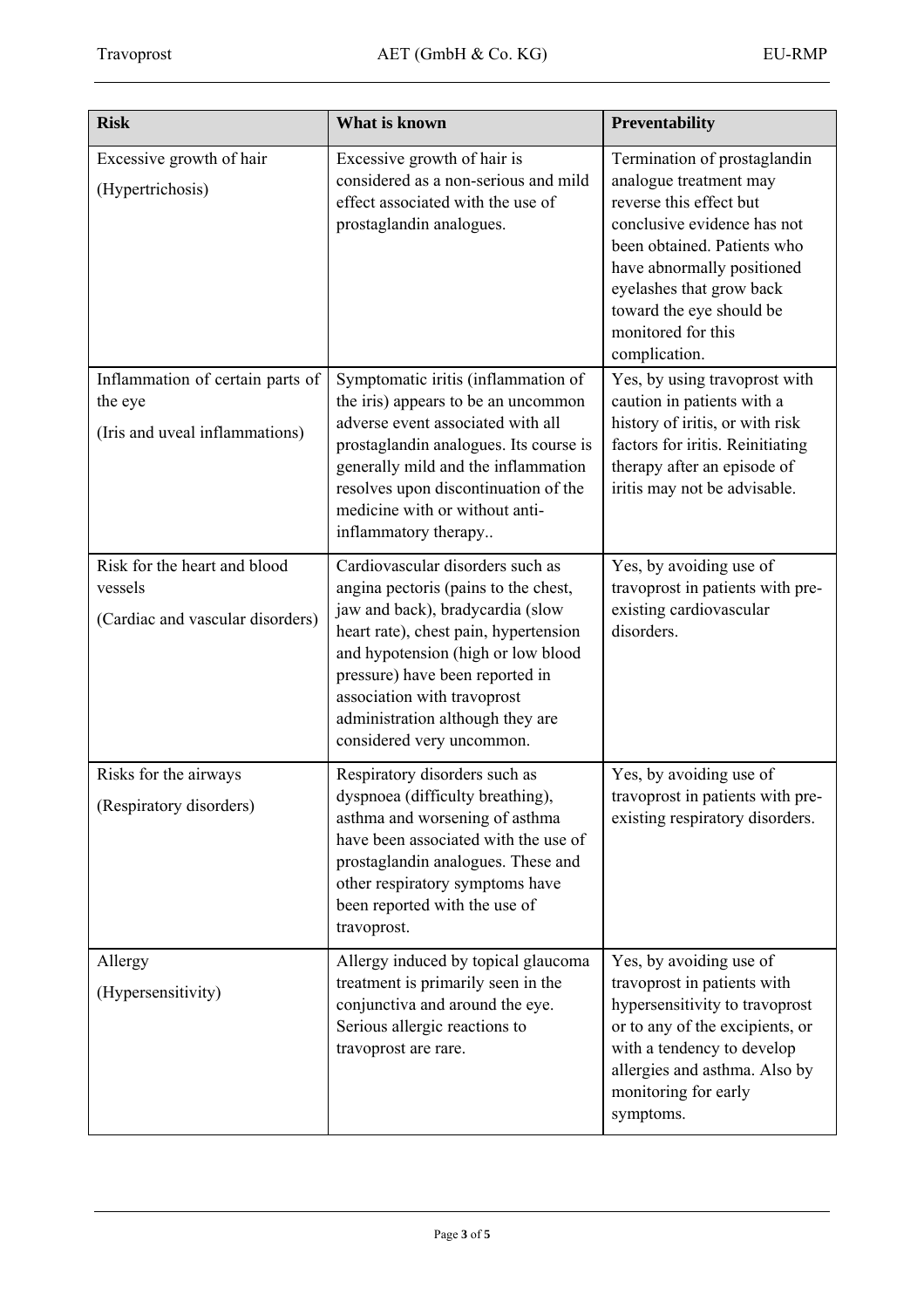# **Important potential risks**

| <b>Risk</b>                                         | What is known (including reason why it is considered a potential<br>risk)                                                                                                                                                                                                                                                                                                                                                                                                                                                                                                                                                                                                                                                                                                                                                                                    |
|-----------------------------------------------------|--------------------------------------------------------------------------------------------------------------------------------------------------------------------------------------------------------------------------------------------------------------------------------------------------------------------------------------------------------------------------------------------------------------------------------------------------------------------------------------------------------------------------------------------------------------------------------------------------------------------------------------------------------------------------------------------------------------------------------------------------------------------------------------------------------------------------------------------------------------|
| Pigmented skin cancer<br>(Melanoma)                 | Prostaglandin analogues are well known to cause pigmentary (colour)<br>changes in iris, eyelashes and skin around the eye. The mechanism by<br>which they increase pigment synthesis is uncertain. Four cases have<br>been reported in the literature with members of the same<br>pharmaceutical class: one eyelid melanoma associated with<br>bimatoprost (another type of prostaglandin analogue) and one<br>choroidal melanoma and two cutaneous melanomas associated with<br>latanoprost (another type of prostaglandin analogue). However, a<br>direct link between prostaglandin analogue use and development of<br>melanoma has never been documented.                                                                                                                                                                                                |
| Corneal damage due to use of<br>preserved eye drops | The product is indicated to decrease elevated intraocular pressure in<br>patients with ocular hypertension or open-angle glaucoma. This is a<br>long-term condition where patients are usually exposed to topical<br>medications for life. The presence of a preservative increases the risk<br>of adverse effects on the corneal surface (cell loss and tear film<br>disruption) and the possibility of hypersensitivity reactions. The<br>damage depends on the agent, the posology and the length of<br>treatment. Clinical trials involving travaprost 40 microgram/ml with a<br>duration of up to 5 years as well as postmarketing experience with<br>travaprost 40 microgram/ml have not confirmed an increased<br>frequency of corneal events. Therefore, this is considered only as a<br>potential risk for Travoprost 40 µg/ml eye drops, solution. |
| Use<br>during<br>pregnancy<br>and<br>lactation      | Animal studies with travoprost have shown reproductive toxicity.<br>Pregnant women, women of childbearing potential and breastfeeding<br>women were excluded from participation in clinical trials. Travoprost<br>40 µg/ml eye drops, solution should not be used during pregnancy,<br>breastfeeding, or in women of childbearing potential unless they are<br>using adequate contraceptive methods.                                                                                                                                                                                                                                                                                                                                                                                                                                                         |

## **Missing information**

| <b>Risk</b>                  | What is known                                                                                                                                                                                                                                                                                                                                                                                                                          |
|------------------------------|----------------------------------------------------------------------------------------------------------------------------------------------------------------------------------------------------------------------------------------------------------------------------------------------------------------------------------------------------------------------------------------------------------------------------------------|
| Use in paediatric population | During the development of travoprost, patients under the age of 18<br>years have been excluded from participation in clinical trials. Thus,<br>the safety and efficacy of travoprost in patients below the age of 18<br>years have not been established and its use is not recommended in<br>these patients until further data become available.<br>Currently 2 clinical trials are ongoing involving paediatric glaucoma<br>patients. |
| Potential interactions       | No specific pharmacokinetic drug-drug interactions are known for<br>travoprost. Interaction studies have not been performed for<br>Travoprost 40 $\mu$ g/ml eye drops, solution.                                                                                                                                                                                                                                                       |